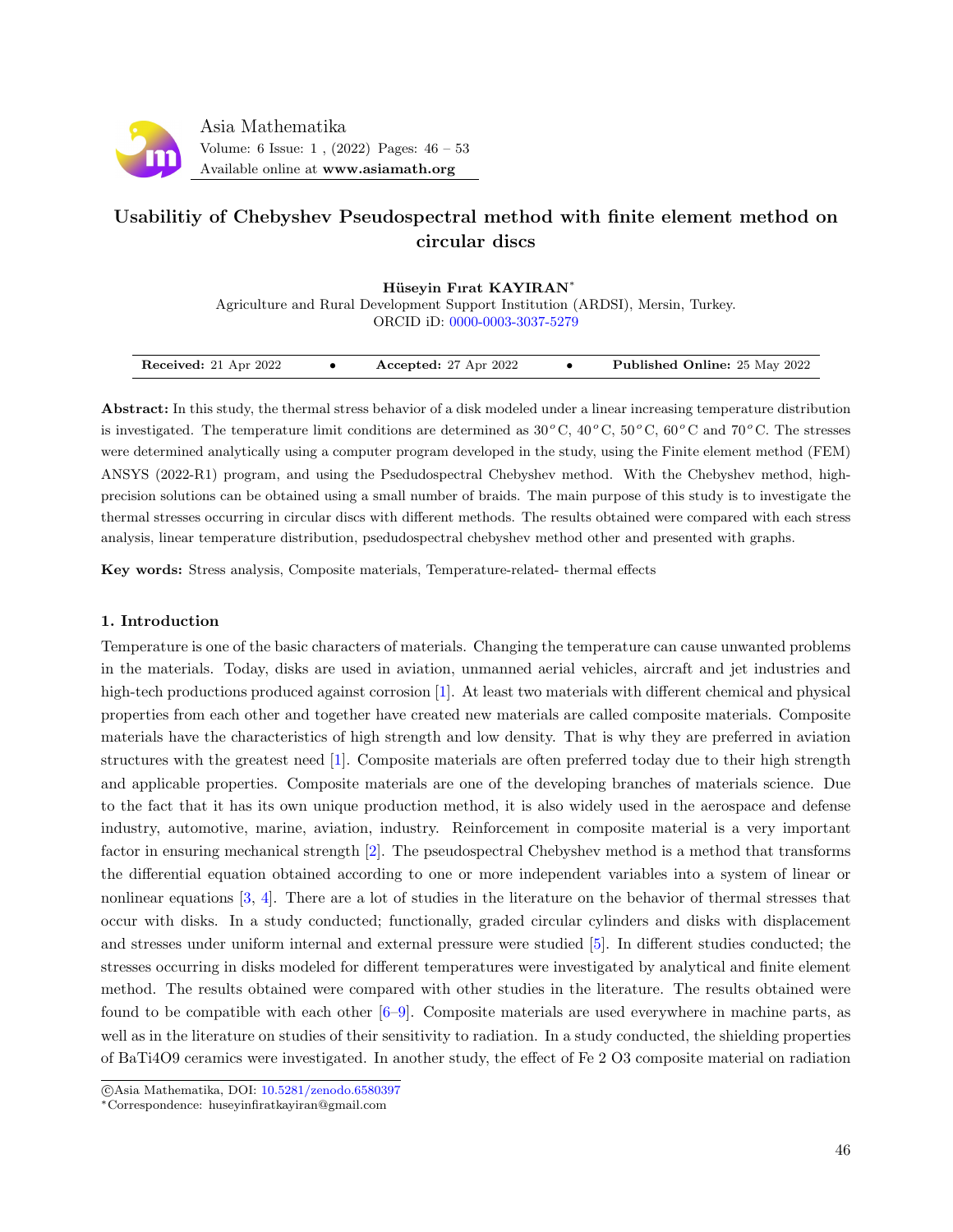and the effect of boron waste on the radiation shielding properties of cement were investigated in radiation behavior [\[10–](#page-7-7)[13\]](#page-7-8). Another study; the temperature distributions in a hollow sphere have been investigated analytically depending on the Cattanotte-Vernotte approach [\[14\]](#page-7-9). Analytical solutions occurring in hyperbolic rotating disks subjected to different boundary conditions have been investigated [\[15,](#page-7-10) [16\]](#page-7-11). It has been revealed that studies using the Pseudospectral Chebyshev Method have yielded accurate results [\[17,](#page-7-12) [18\]](#page-7-13). In this study, it was assumed that the temperature increases linearly from the inner surface of the disk to the outer surface. Composite stresses; the analytical solution using the computer program was calculated using the ANSI 2022 R program, which is a finite element method, and the Pseudospectral Chebyshev method.

#### 2. Material And Method

The conditions under which the temperature increases linearly from the inner surface of the disk to its outer surface are referenced. It is assumed that the temperature distribution of the disk subjected to thermal stress changes in the radial direction. The disk seen in Figure 1 is fixed and its dimensions are modeled as a=40 mm, b=80 mm. Different temperature values of  $30^{\circ}$ C,  $40^{\circ}$ C,  $50^{\circ}$ C,  $60^{\circ}$ C and  $70^{\circ}$ C were taken as reference.



Figure 1. A composite disk modeled.

The mechanical properties of composite disk materials are given in Table 1.

| <b>Table 1.</b> Mechanical properties of the disk material [19]. |    |                                    |  |                                                                                |  |  |  |  |
|------------------------------------------------------------------|----|------------------------------------|--|--------------------------------------------------------------------------------|--|--|--|--|
|                                                                  |    | $E_{\theta}(GPa)   E_r(GPa)   k  $ |  | $\alpha_r(1^{\prime o}C)$ $\alpha_{\theta}(1^{\prime o}C)$ $\alpha_{\theta_r}$ |  |  |  |  |
| Composite disk                                                   | 92 |                                    |  | $1.107 \div 28.5 \times 10^{-6} \div 16 \times 10^{-6} \div 0.29$              |  |  |  |  |

#### 2.1. Equations and Formulas

 $\alpha_r$  ve  $\alpha_\theta$  are the thermal expansion coefficients in the radial and tangential directions under conditions where the plane stress condition is valid for the composite thin disk.  $a_{\theta\theta}$   $a_{rr}$   $a_{r\theta}$  denotes the constants of the elasticity matrix. The expressions of the elasticity constants in terms of engineering constants are as follows [\[20\]](#page-7-15). Figure 2 shows the disk modeled under a linear increasing temperature distribution from the inside to the outside of the disk.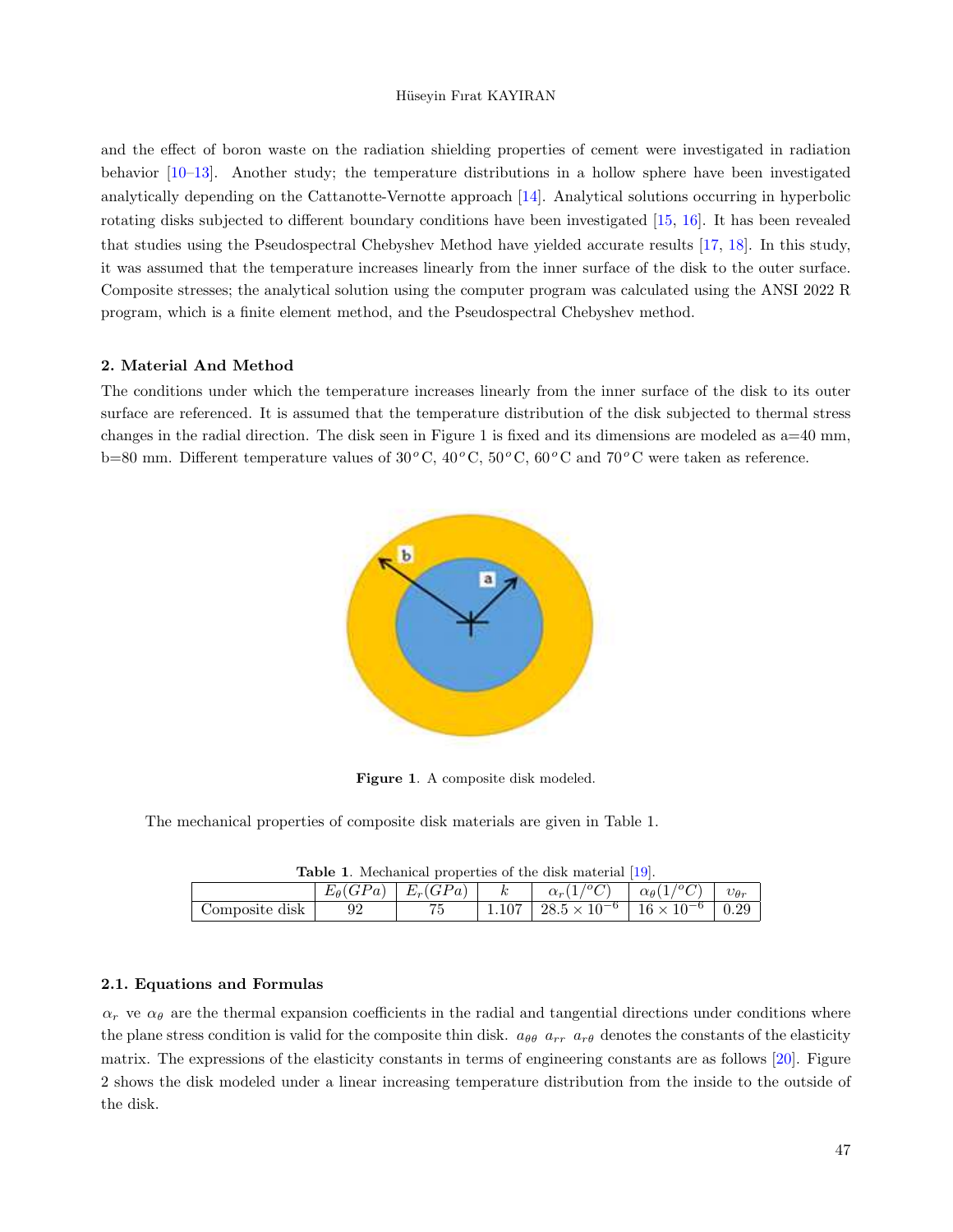

Figure 2. The linear temperature change occurring in the composite disk.

 $\sigma_z=0$  general equilibrium equation for a thin disk [\[20\]](#page-7-15).

$$
\frac{r\left(d\sigma_{r}\right)}{dr} + \left(\sigma_{r}\right) - \left(\sigma_{\theta}\right) = 0\tag{1}
$$

is given in the form. In equation (1), r is the radius of the disk at any point,  $\sigma_r$  is the radial stress, and  $\sigma_{\theta}$  is the tangential stress. Here, the disc material is taken as  $i = 1$ .

$$
\varepsilon_r = \frac{du}{dr} \tag{2}
$$

$$
\varepsilon_{\theta} = \frac{u}{r} \tag{3}
$$

Here u is the displacement in the radial direction.  $\varepsilon_r$  denotes radial deformation,  $\varepsilon_\theta$  denotes deformation in the tangential direction. Strain-stress relation;

$$
\varepsilon_{ri} = \frac{1}{E} \left( \sigma_r - \upsilon \sigma_\theta \right) + \alpha_i T_r \tag{4}
$$

$$
\varepsilon_{\theta} = \frac{1}{E} \left( \sigma_{\theta} - \upsilon \sigma \right) + \alpha T_r \tag{5}
$$

$$
s_r = \frac{F}{r} \tag{6}
$$

$$
\sigma_{\theta} = \frac{dF}{dr} \tag{7}
$$

It shaped.  $(6)$  and  $(7)$  are applied in equations  $(4)$  and  $(5)$ ;

$$
\varepsilon_r = \frac{1}{E} \left( \frac{F}{r} - v \frac{dF}{dr} \right) + \alpha T_r \tag{8}
$$

$$
\varepsilon_{\theta i} = \frac{1}{E} \left( \frac{dF}{dr} - v \frac{F}{r} \right) + \alpha T_r \tag{9}
$$

48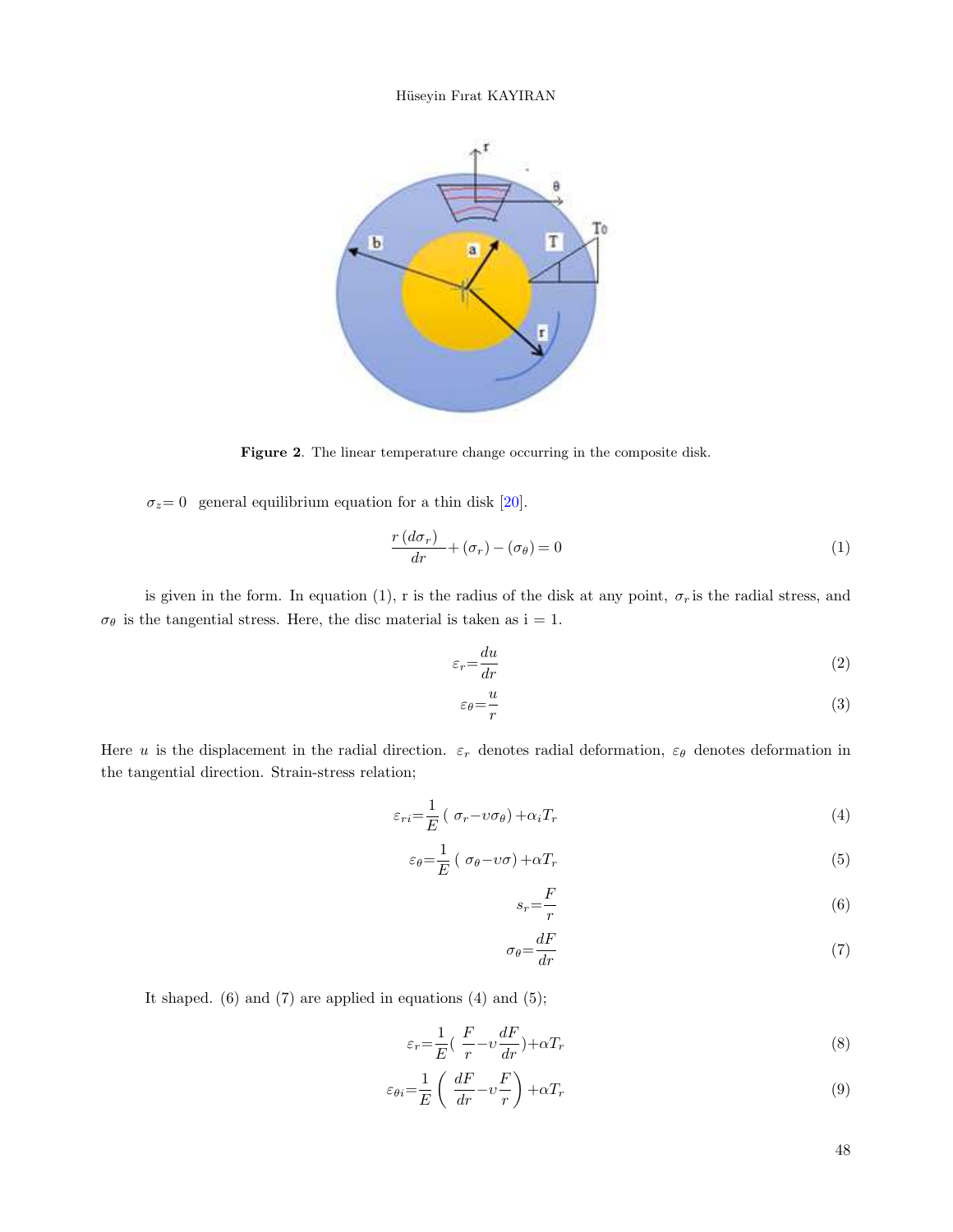obtained. Eligibility equation for elongation;

$$
r\frac{d\,\varepsilon}{dr} + \varepsilon_{\theta} - \varepsilon_r = 0\tag{10}
$$

as obtained. The general equation (11) is obtained by using the equilibrium equation (1-7) in which the stress function can be defined as F.

$$
r^2\frac{d^2F}{dr^2} + r\frac{dF}{dr} - F = -r^2\alpha_i E_i T'_r \tag{11}
$$

From equation (11);

$$
r^{2}F'' + rF' - k^{2}F = \frac{(\alpha_{r} - \alpha_{\theta})T}{a_{\theta\theta}}r - \frac{a_{\theta\theta}T'}{a_{\theta\theta}}r^{2}
$$
\n(12)

Substituting T and T' yields Equation (13);

$$
r^{2}F'' + rF' - k^{2}F = \frac{\left(\alpha_{r} - \alpha_{\theta}\right)\left(r^{2} - ar\right)}{a_{\theta\theta}(b - a)}T_{O} - \frac{a_{\theta\theta}T_{O}}{a_{\theta\theta}(b - a)}r^{2}
$$
\n
$$
\tag{13}
$$

In order to obtain Chebyshev points that have more mesh points at the boundary points, the Chebyshev differential matrix D can be calculated using equation (14). In this way, high precision can be achieved: by multiplying the vector by a finite number of times in this method, the derivatives of the vector are obtained with high precision.

$$
r_j = \cos\{j\pi|N\}, j = 0, 1, 2, 3...N
$$
\n(14)

$$
F'(r_j) = (DF)_J \tag{15}
$$

$$
F''(r_j) = (D^2 F)_J \tag{16}
$$

$$
F = [F_0 \dots F_n]^T, \ r_j \tag{17}
$$

 $r_j$  is numbered from right to left and can be defined in the december  $[-1,1]$ . The calculation of the derivative matrix can be done from the Matlab m file [\[21\]](#page-7-16). When using first- and second-order derivatives, the Chebyshev differential matrix, in equation (13);

$$
\left\lceil \frac{dF}{dr} \left( r_n \right) \right\rceil \equiv D \left\lceil F \left( r_n \right) \right\rceil \tag{18}
$$

$$
\left\lceil \frac{dF^2}{dr} \left( r_n \right) \right\rceil \equiv D^2 \left[ F \left( r_n \right) \right] \tag{19}
$$

If discretization is performed, such as equations (18) and (19); the differential equation modeling the system is given below. Where  $L_1$  is the linear coefficient, and RHSF is the right-hand side equation.

$$
L_1F = RHSF \tag{20}
$$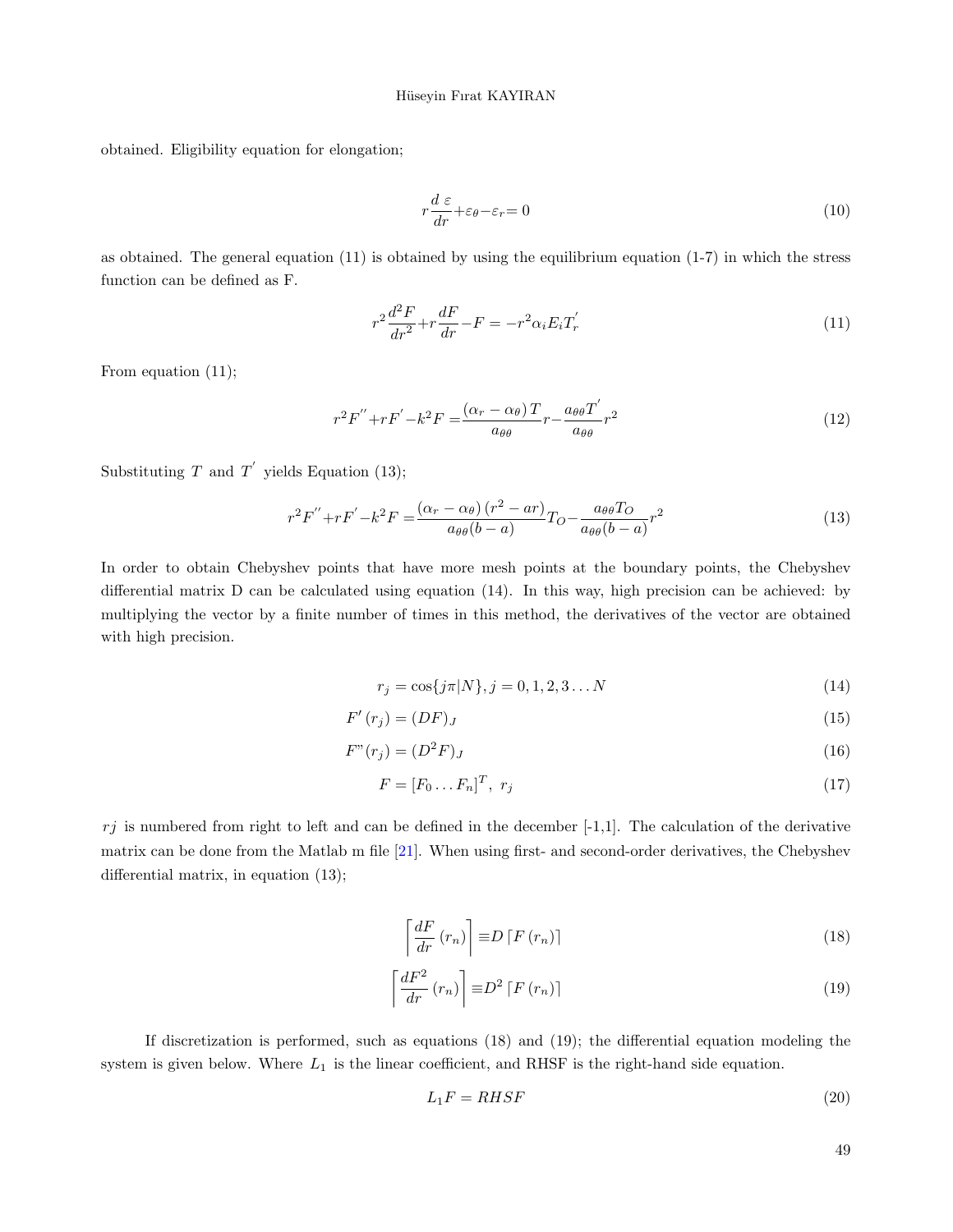When the boundary conditions  $\sigma_r(a) = 0$  and  $\sigma_r(b) = 0$  are applied in Equation 20, the non-obvious solution of RHSF is given below.

$$
L_1 = r^2 D^2 + r D - k^2 r_j \tag{21}
$$

$$
RHSF = \frac{(\alpha_r - \alpha_\theta)(r^2 - ar)}{a_{\theta\theta}(b - a)}T_O - \frac{a_{\theta\theta}T_O}{a_{\theta\theta}(b - a)}r^2
$$
\n(22)

### 3. Discussions

In this study, the error margin of the Chebyshev method was investigated by determining the thermal stresses occurring in a composite disk using a computer program, the Finite Element method using the ANSYS program, and the Chebyshev method using the Chebyshev method. The ANSYS 2022 R1 program was used.

| Temperature             | Surface | Analytical So-   |                     | rangement and radial bereboo occarring in the dist<br>Finite<br>Element |                     | Pseudospectral    |                     |
|-------------------------|---------|------------------|---------------------|-------------------------------------------------------------------------|---------------------|-------------------|---------------------|
| $\Delta T({}^{\circ}C)$ |         | lution           |                     | Method                                                                  |                     | Chebyshev Methods |                     |
|                         |         | $\sigma t$ (MPa) | (MPa)<br>$\sigma r$ | $\sigma t$ (MPa)                                                        | (MPa)<br>$\sigma r$ | $\sigma t$ (MPa)  | (MPa)<br>$\sigma r$ |
| 30 °C                   | Inner   | 20.86            | $\theta$            | 20.76                                                                   | $\theta$            | 20.85             | $\theta$            |
|                         | Outer   | $-43.05$         | 0                   | $-42.93$                                                                | $\theta$            | $-43.05$          | $\theta$            |
| $40^{\circ}$ C          | Inner   | 27.81            | $\theta$            | 27.69                                                                   | $\theta$            | 27.80             | $\theta$            |
|                         | Outer   | -57.40           | 0                   | $-57.26$                                                                | $\theta$            | $-57.42$          | $\theta$            |
| $50^{\circ}$ C          | Inner   | 34.76            | $\theta$            | 34.61                                                                   | $\theta$            | 34.74             | $\theta$            |
|                         | Outer   | $-71.75$         | $\Omega$            | $-71.57$                                                                | $\Omega$            | $-71.75$          | $\theta$            |
| $60^{\circ}$ C          | Inner   | 41.72            | 0                   | 41.52                                                                   | $\Omega$            | 41.69             | $\Omega$            |
|                         | Outer   | $-86.11$         | $\theta$            | $-85.89$                                                                | $\theta$            | $-86.12$          | $\Omega$            |
| $70^{\circ}$ C          | Inner   | 48.67            | $\theta$            | 48.45                                                                   | $\theta$            | 48.65             | $\theta$            |
|                         | Outer   | $-100.46$        | $\theta$            | $-100.17$                                                               | $\Omega$            | $-100.46$         | $\theta$            |

Table 2. Tangential and radial stresses occurring in the disk

The solutions by finite element method (Ansys 2021-R1) are given in Figure 2 and Figure 3.



Figure 3. A composite disk modeled by the finite element method.

In Figure 4 the tangential determined on the disk obtained by the Finite Element method is given. Figure 5 shows the Radial stresses calculated by the Finite element method.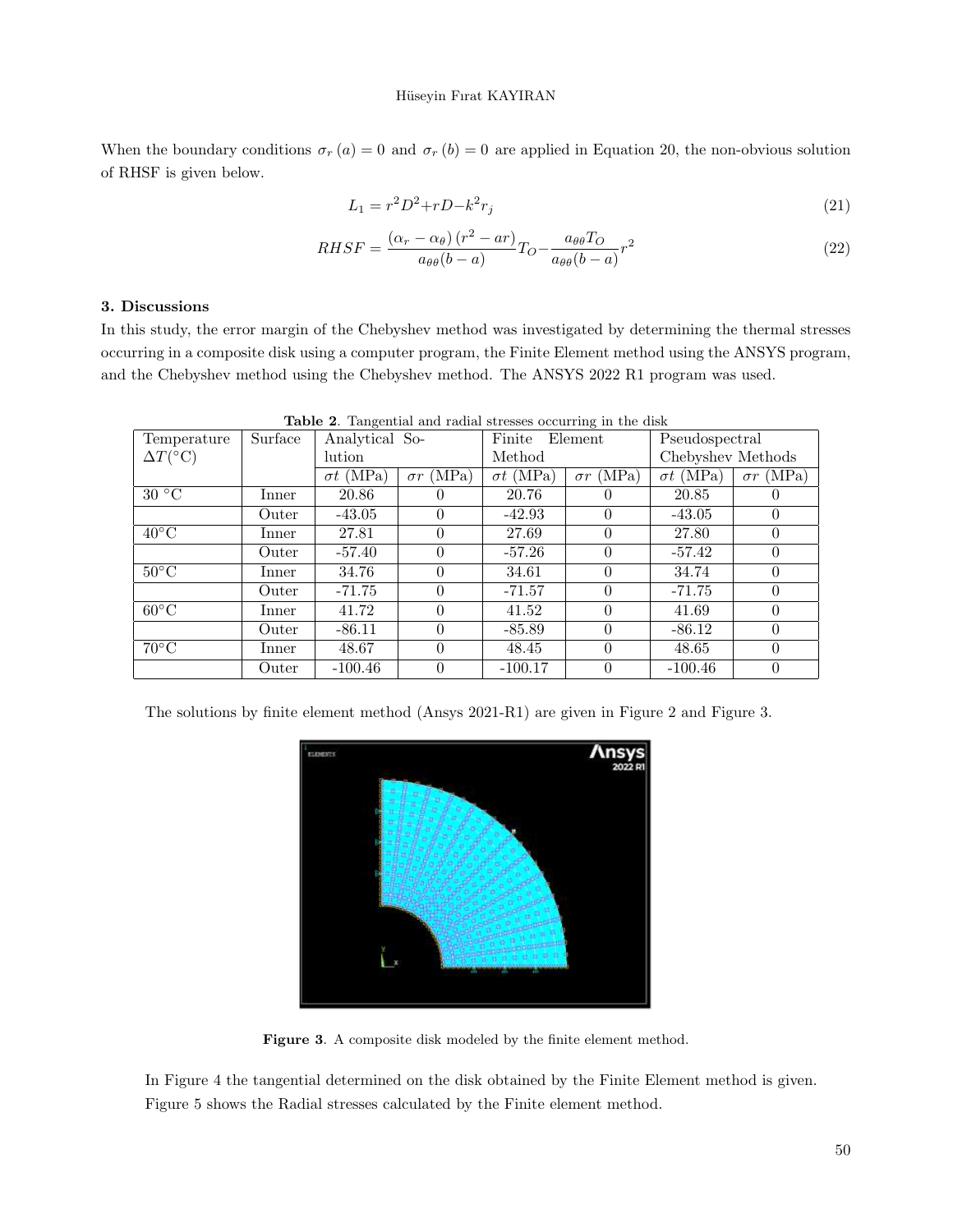

Figure 4. Distribution of tangential stresses by the finite element method.



Figure 5. Distribution of radial stresses (SEY).

Figure 6 shows the radial stresses obtained as a result of different methods.



Figure 6. Radial stresses occurring in the disk.

Figure 7 shows the tangential stresses.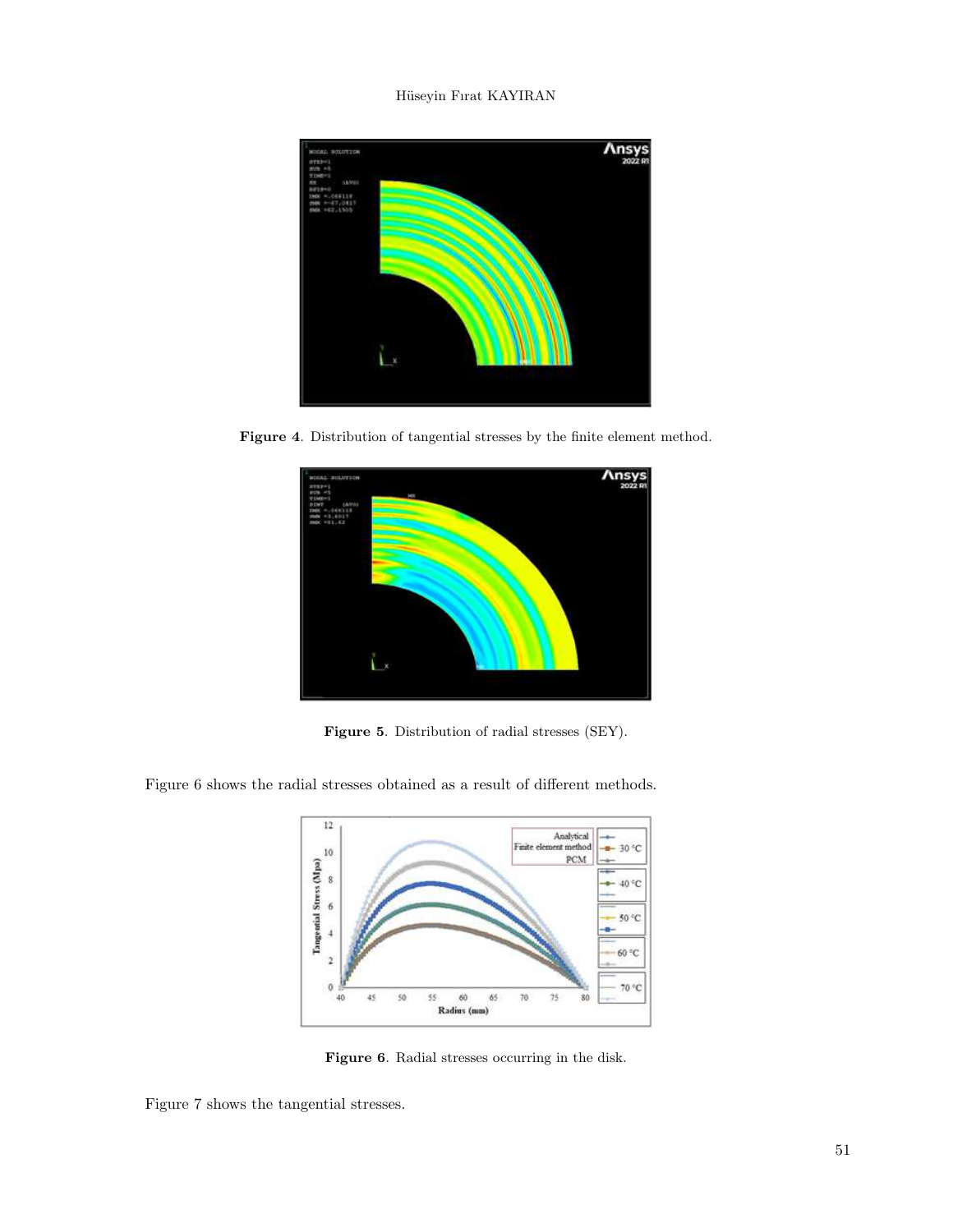

Figure 7. Tangential stresses occurring in the disk.



Figure 8. Stresses that occur in a certain area of the disk.

# 4. Conclusion

- As a result of this study, the following results were obtained:
- It has been observed that there is an increase in the stress values with increasing temperature in the stress values determined for three different methods
- It has been determined that the tangential stresses formed in the disk in three methods are of greater magnitude than the radial stresses.
- Radial stresses are formed in the form of tensile stress.
- Tangential stresses are in the form of tensile stresses from the innermost part of the disk to the middle region. It occurred in the form of a pressing stress from the middle part of the disk to the outer region.
- It has been determined that the number of nodes determined when using the finite element method (ANSYS-2022) is greater than the number of nodes used in the Chebsyhev method.
- It is concluded that the results obtained using the Chebyseh method are closer to the analytical result than the results of the finite element method, and the Chebsyhev method can give faster and more accurate results in solving thermal stresses